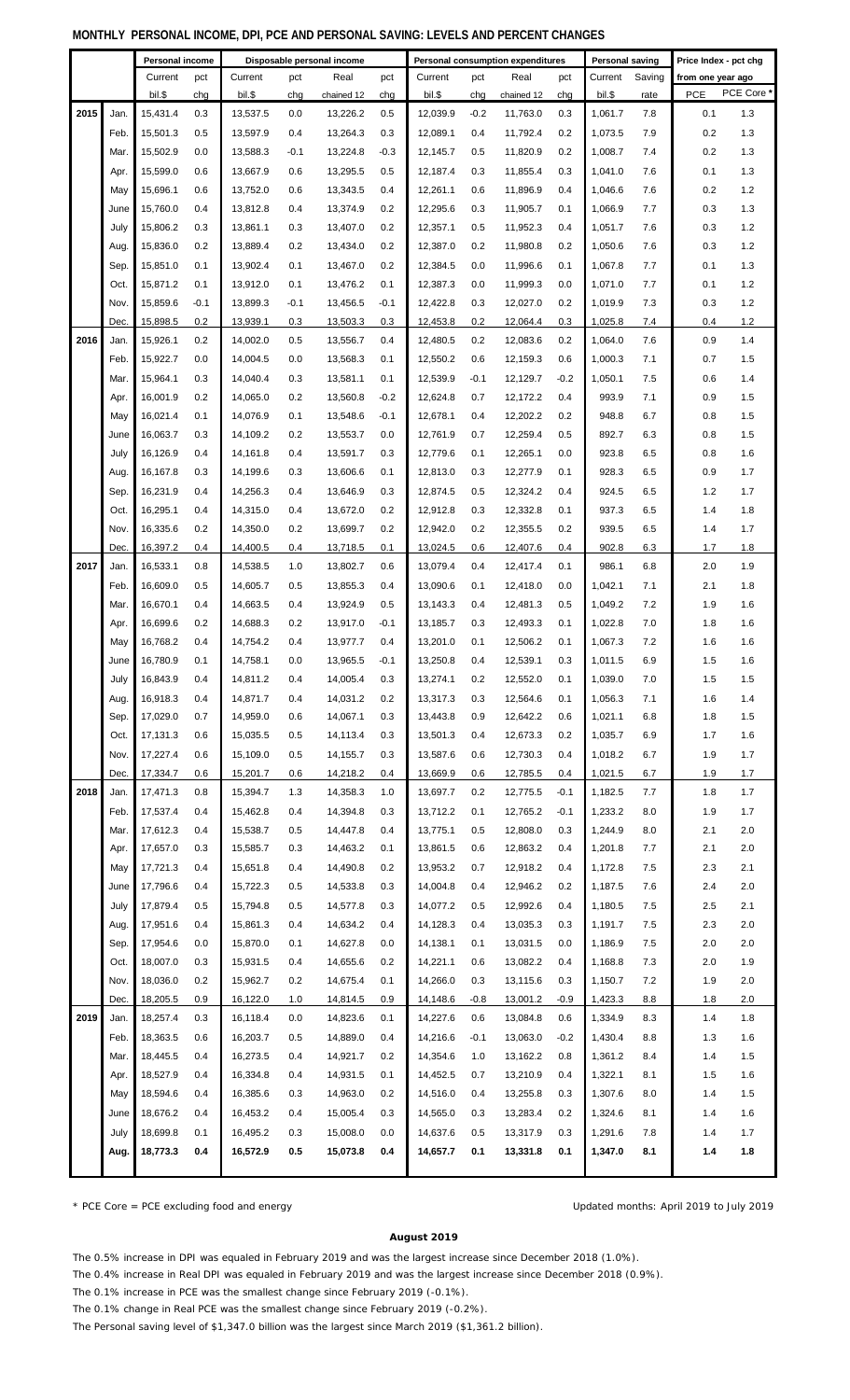## **MONTHLY PERSONAL INCOME, DPI, PCE AND PERSONAL SAVING: LEVELS AND PERCENT CHANGES**

|      |              | Personal income      |                  | Disposable personal income |                  |                      |                  | Personal consumption expenditures |            |                      |               | <b>Personal saving</b> |            | Price Index - pct chg |              |
|------|--------------|----------------------|------------------|----------------------------|------------------|----------------------|------------------|-----------------------------------|------------|----------------------|---------------|------------------------|------------|-----------------------|--------------|
|      |              | Current              | pct              | Current                    | pct              | Real                 | pct              | Current                           | pct        | Real                 | pct           | Current                | Saving     | from one year ago     |              |
|      |              | bil.\$               | chg              | bil.\$                     | chg              | chained 12           | chg              | bil.\$                            | chg        | chained 12           | chg           | bil.\$                 | rate       | <b>PCE</b>            | PCE Core*    |
| 2010 | Jan.         | 12,264.2             | 0.6              | 11,070.4                   | 0.2              | 11,608.6             | 0.0              | 10,001.8                          | 0.0        | 10,488.1             | $-0.2$        | 674.2                  | 6.1        | 2.4                   | 1.7          |
|      | Feb.         | 12,254.8             | $-0.1$           | 11,066.5                   | 0.0              | 11,606.4             | 0.0              | 10,030.6                          | 0.3        | 10,519.9             | 0.3           | 641.6                  | 5.8        | 2.1                   | 1.7          |
|      | Mar.         | 12,308.6             | 0.4              | 11,116.3                   | 0.4              | 11,644.3             | 0.3              | 10,089.1                          | 0.6        | 10,568.3             | 0.5           | 634.2                  | 5.7        | 2.3                   | 1.7          |
|      | Apr.         | 12,414.3             | 0.9              | 11,213.5                   | 0.9              | 11,741.3             | 0.8              | 10,112.9                          | 0.2        | 10,588.9             | 0.2           | 714.1                  | 6.4        | 2.2                   | 1.5          |
|      | May          | 12,520.9             | 0.9              | 11,306.0                   | 0.8              | 11,835.7             | 0.8              | 10,131.0                          | 0.2        | 10,605.6             | 0.2           | 789.3                  | 7.0        | 2.1                   | 1.5          |
|      | June         | 12,542.8             | 0.2              | 11,319.7                   | 0.1              | 11,856.6             | 0.2              | 10,151.4                          | 0.2        | 10,632.9             | 0.3           | 780.9                  | 6.9        | 1.5                   | 1.4          |
|      | July         | 12,590.6             | 0.4              | 11,348.2                   | 0.3              | 11,876.2             | 0.2              | 10,184.7                          | 0.3        | 10,658.6             | 0.2           | 775.6                  | 6.8        | 1.5                   | 1.4          |
|      | Aug.         | 12,653.7             | 0.5              | 11,396.3                   | 0.4              | 11,910.7             | 0.3              | 10,228.2                          | 0.4        | 10,689.8             | 0.3           | 782.7                  | 6.9        | 1.4                   | 1.3          |
|      | Sep.         | 12,663.7             | 0.1              | 11,395.7                   | 0.0              | 11,899.0             | $-0.1$           | 10,249.0                          | 0.2        | 10,701.6             | 0.1           | 764.3                  | 6.7        | 1.3                   | $1.2$        |
|      | Oct.         | 12,725.5             | 0.5              | 11,446.1                   | 0.4              | 11,916.3             | 0.1              | 10,304.7                          | 0.5        | 10,728.0             | 0.2           | 756.6                  | 6.6        | $1.2$                 | 0.9          |
|      | Nov.         | 12,780.0             | 0.4              | 11,493.0                   | 0.4              | 11,942.6             | 0.2              | 10,354.7                          | 0.5        | 10,759.8             | 0.3           | 753.5                  | 6.6        | $1.2$                 | 0.9          |
|      | Dec.         | 12,900.2             | 0.9              | 11,600.4                   | 0.9              | 12,026.9             | 0.7              | 10,392.1                          | 0.4        | 10,774.2             | 0.1           | 823.4                  | 7.1        | 1.3                   | 0.9          |
| 2011 | Jan.         | 13,104.4             | 1.6              | 11,686.4                   | 0.7              | 12,076.4             | 0.4              | 10,435.5                          | 0.4        | 10,783.7             | 0.1           | 869.6                  | 7.4        | 1.5                   | $1.0$        |
|      | Feb.         | 13,176.1             | 0.5              | 11,749.2                   | 0.5              | 12,106.2             | 0.2              | 10,470.1                          | 0.3        | 10,788.2             | 0.0           | 898.7                  | 7.6        | 1.8                   | 1.1          |
|      | Mar.         | 13,194.2             | 0.1              | 11.760.7                   | 0.1              | 12,069.3             | $-0.3$           | 10,550.5                          | 0.8        | 10,827.3             | 0.4           | 828.7                  | 7.0        | 2.1                   | 1.2<br>1.4   |
|      | Apr.         | 13,226.3             | 0.2              | 11,788.3                   | 0.2              | 12,047.0             | $-0.2$           | 10,587.6                          | 0.4        | 10,820.0             | $-0.1$        | 816.5                  | 6.9        | 2.5                   |              |
|      | May<br>June  | 13,255.6<br>13,319.9 | 0.2<br>0.5       | 11,812.1<br>11,865.4       | 0.2<br>0.5       | 12,034.6<br>12,091.0 | $-0.1$<br>0.5    | 10,612.0<br>10,636.8              | 0.2<br>0.2 | 10,811.9<br>10,839.0 | $-0.1$<br>0.3 | 817.1<br>849.3         | 6.9<br>7.2 | 2.7<br>2.8            | 1.5<br>1.6   |
|      | July         | 13,391.0             | 0.5              | 11,922.0                   | 0.5              | 12,126.4             | 0.3              | 10,677.5                          | 0.4        | 10,860.6             | 0.2           | 865.1                  | 7.3        | 2.9                   | 1.7          |
|      | Aug.         | 13,409.0             | 0.1              | 11,937.8                   | 0.1              | 12,113.1             | $-0.1$           | 10,700.6                          | 0.2        | 10,857.7             | 0.0           | 855.5                  | 7.2        | 3.0                   | 1.9          |
|      | Sep.         | 13,406.1             | 0.0              | 11,933.7                   | 0.0              | 12,091.2             | $-0.2$           | 10,738.1                          | 0.4        | 10,879.8             | 0.2           | 809.4                  | 6.8        | 3.1                   | 1.9          |
|      | Oct.         | 13,423.3             | 0.1              | 11,955.8                   | 0.2              | 12,112.8             | 0.2              | 10,753.1                          | 0.1        | 10,894.4             | 0.1           | 814.8                  | 6.8        | 2.8                   | 1.8          |
|      | Nov.         | 13,442.9             | 0.1              | 11,978.1                   | 0.2              | 12,110.5             | 0.0              | 10,759.5                          | 0.1        | 10,878.4             | $-0.1$        | 832.9                  | 7.0        | 2.8                   | 1.9          |
|      | Dec.         | 13,572.4             | 1.0              | 12,093.6                   | 1.0              | 12,220.2             | 0.9              | 10,772.2                          | 0.1        | 10,884.9             | 0.1           | 940.5                  | 7.8        | 2.6                   | 2.1          |
| 2012 | Jan.         | 13,682.5             | 0.8              | 12,227.0                   | 1.1              | 12,311.0             | 0.7              | 10,862.1                          | 0.8        | 10,936.7             | 0.5           | 983.7                  | 8.0        | 2.6                   | 2.1          |
|      | Feb.         | 13,799.6             | 0.9              | 12,330.3                   | 0.8              | 12,385.4             | 0.6              | 10,953.5                          | 0.8        | 11,002.4             | 0.6           | 991.5                  | 8.0        | 2.6                   | 2.1          |
|      | Mar.         | 13,874.9             | 0.5              | 12,396.4                   | 0.5              | 12,429.3             | 0.4              | 10,951.8                          | 0.0        | 10,980.8             | $-0.2$        | 1,051.5                | 8.5        | 2.4                   | 2.1          |
|      | Apr.         | 13,945.8             | 0.5              | 12,461.1                   | 0.5              | 12,477.1             | 0.4              | 10,979.7                          | 0.3        | 10,993.9             | 0.1           | 1.088.9                | 8.7        | 2.1                   | 2.0          |
|      | May          | 13,941.5             | 0.0              | 12,456.8                   | 0.0              | 12,487.5             | 0.1              | 10,968.6                          | $-0.1$     | 10,995.6             | 0.0           | 1,098.9                | 8.8        | 1.6                   | 1.9          |
|      | June         | 13,953.2             | 0.1              | 12,461.2                   | 0.0              | 12,498.7             | 0.1              | 10,946.3                          | $-0.2$     | 10,979.2             | $-0.1$        | 1,130.7                | 9.1        | 1.6                   | 1.9          |
|      | July         | 13,872.7             | $-0.6$           | 12,377.4                   | $-0.7$           | 12,410.1             | $-0.7$           | 10,977.2                          | 0.3        | 11,006.2             | 0.2           | 1,019.4                | 8.2        | 1.4                   | 1.8          |
|      | Aug.         | 13,877.0             | 0.0              | 12,371.2                   | $-0.1$           | 12,362.6             | $-0.4$           | 11,004.1                          | 0.2        | 10,996.5             | $-0.1$        | 983.5                  | 8.0        | 1.5                   | 1.7          |
|      | Sep.         | 13,996.6             | 0.9              | 12,469.3                   | 0.8              | 12,422.5             | 0.5              | 11,061.5                          | 0.5        | 11,019.9             | 0.2           | 1,021.2                | 8.2        | 1.7                   | 1.7          |
|      | Oct.         | 14,141.4             | 1.0              | 12,600.4                   | 1.1              | 12,516.4             | 0.8              | 11,099.8                          | 0.3        | 11,025.8             | 0.1           | 1,109.4                | 8.8        | 2.0                   | 1.9          |
|      | Nov.         | 14,335.4             | 1.4              | 12,769.7                   | 1.3              | 12,693.1             | 1.4              | 11,136.8                          | 0.3        | 11,070.0             | 0.4           | 1,244.3                | 9.7        | 1.7                   | 1.8          |
|      | Dec.         | 14,701.1<br>14,003.4 | 2.6              | 13,093.6                   | 2.5              | 13,016.3             | 2.5              | 11,140.5                          | 0.0        | 11,074.7<br>11,116.1 | 0.0           | 1,568.3<br>776.2       | 12.0       | 1.6                   | $1.7$<br>1.6 |
| 2013 | Jan.<br>Feb. | 13,994.1             | $-4.7$<br>$-0.1$ | 12,362.5<br>12,345.3       | $-5.6$<br>$-0.1$ | 12,266.8<br>12,205.2 | $-5.8$<br>$-0.5$ | 11,202.8<br>11,239.6              | 0.6<br>0.3 | 11,112.1             | 0.4<br>0.0    | 721.0                  | 6.3<br>5.8 | 1.5<br>1.6            | 1.6          |
|      | Mar.         | 14,006.2             | 0.1              | 12,347.8                   | 0.0              | 12,223.9             | 0.2              | 11,227.1                          | $-0.1$     | 11,114.4             | 0.0           | 732.6                  | 5.9        | 1.3                   | 1.5          |
|      | Apr.         | 14,061.1             | 0.4              | 12,387.1                   | 0.3              | 12,271.9             | 0.4              | 11,205.4                          | $-0.2$     | 11,101.2             | $-0.1$        | 792.3                  | 6.4        | 1.1                   | $1.4$        |
|      | May          | 14,150.7             | 0.6              | 12,466.1                   | 0.6              | 12,342.2             | 0.6              | 11,244.6                          | 0.4        | 11,132.9             | 0.3           | 834.9                  | 6.7        | 1.3                   | 1.4          |
|      | June         | 14,193.1             | 0.3              | 12,506.2                   | 0.3              | 12,355.0             | 0.1              | 11,268.8                          | 0.2        | 11,132.5             | 0.0           | 855.8                  | 6.8        | 1.5                   | 1.5          |
|      | July         | 14,181.0             | $-0.1$           | 12,507.9                   | 0.0              | 12,341.5             | $-0.1$           | 11,296.7                          | 0.2        | 11,146.4             | 0.1           | 828.8                  | 6.6        | 1.6                   | 1.5          |
|      | Aug.         | 14,227.8             | 0.3              | 12,554.4                   | 0.4              | 12,368.7             | 0.2              | 11,329.2                          | 0.3        | 11,161.7             | 0.1           | 840.0                  | 6.7        | 1.4                   | 1.6          |
|      | Sep.         | 14,287.2             | 0.4              | 12,610.3                   | 0.4              | 12,418.7             | 0.4              | 11,366.9                          | 0.3        | 11,194.2             | 0.3           | 853.8                  | 6.8        | $1.2$                 | 1.6          |
|      | Oct.         | 14,279.6             | $-0.1$           | 12,597.6                   | $-0.1$           | 12,386.0             | $-0.3$           | 11,419.8                          | 0.5        | 11,228.0             | 0.3           | 787.7                  | 6.3        | 1.0                   | $1.5$        |
|      | Nov.         | 14,354.2             | 0.5              | 12,656.7                   | 0.5              | 12,425.3             | 0.3              | 11,487.6                          | 0.6        | 11,277.7             | 0.4           | 779.3                  | 6.2        | 1.3                   | 1.6          |
|      | Dec.         | 14,434.6             | 0.6              | 12,721.3                   | 0.5              | 12,464.3             | 0.3              | 11,517.9                          | 0.3        | 11,285.3             | 0.1           | 813.9                  | 6.4        | 1.5                   | 1.6          |
| 2014 | Jan.         | 14,537.3             | 0.7              | 12,805.7                   | 0.7              | 12,523.8             | 0.5              | 11,503.7                          | $-0.1$     | 11,250.4             | $-0.3$        | 904.1                  | 7.1        | 1.5                   | 1.5          |
|      | Feb.         | 14,638.0             | 0.7              | 12,891.5                   | 0.7              | 12,601.1             | 0.6              | 11,574.5                          | 0.6        | 11,313.8             | 0.6           | 914.5                  | 7.1        | 1.1                   | 1.5          |
|      | Mar.         | 14,742.5             | 0.7              | 12,987.4                   | 0.7              | 12,670.0             | 0.5              | 11,644.5                          | 0.6        | 11,359.9             | 0.4           | 937.3                  | 7.2        | 1.5                   | 1.6          |
|      | Apr.         | 14,813.5             | 0.5              | 13,060.7                   | 0.6              | 12,718.0             | 0.4              | 11,707.1                          | 0.5        | 11,399.9             | 0.4           | 945.6                  | 7.2        | 1.7                   | 1.6          |
|      | May          | 14,886.8             | 0.5              | 13,131.7                   | 0.5              | 12,766.3             | 0.4              | 11,750.9                          | 0.4        | 11,423.9             | 0.2           | 972.6                  | 7.4        | 1.8                   | $1.7$        |
|      | June         | 14,972.0             | 0.6              | 13,206.6                   | 0.6              | 12,825.3             | 0.5              | 11,812.7                          | 0.5        | 11,471.7             | 0.4           | 986.3                  | $7.5\,$    | 1.7                   | $1.7$        |
|      | July         | 15,049.2             | 0.5              | 13,267.0                   | 0.5              | 12,865.1             | 0.3              | 11,858.1                          | 0.4        | 11,498.9             | 0.2           | 996.5                  | 7.5        | 1.8                   | $1.7$        |
|      | Aug.         | 15,126.8             | 0.5              | 13,327.5                   | 0.5              | 12,926.0             | 0.5              | 11,939.1                          | 0.7        | 11,579.4             | 0.7           | 971.8                  | 7.3        | 1.6                   | 1.6          |
|      | Sep.         | 15,183.9             | 0.4              | 13,371.6                   | 0.3              | 12,965.8             | 0.3              | 11,948.8                          | 0.1        | 11,586.2             | 0.1           | 1,000.3<br>979.2       | 7.5        | 1.6                   | 1.6<br>1.5   |
|      | Oct.<br>Nov. | 15,249.3<br>15,315.8 | 0.4<br>0.4       | 13,424.5<br>13,478.7       | 0.4<br>0.4       | 13,020.8<br>13,083.8 | 0.4<br>0.5       | 12,018.4<br>12,050.2              | 0.6<br>0.3 | 11,656.9<br>11,697.2 | 0.6<br>0.3    | 998.6                  | 7.3<br>7.4 | 1.4<br>1.1            | 1.4          |
|      | Dec.         | 15,385.4             | 0.5              | 13,539.7                   | 0.5              | 13,164.6             | 0.6              | 12,065.0                          | 0.1        | 11,730.8             | 0.3           | 1,042.3                | 7.7        | 0.8                   | 1.4          |
|      |              |                      |                  |                            |                  |                      |                  |                                   |            |                      |               |                        |            |                       |              |

\* PCE Core = PCE excluding food and energy